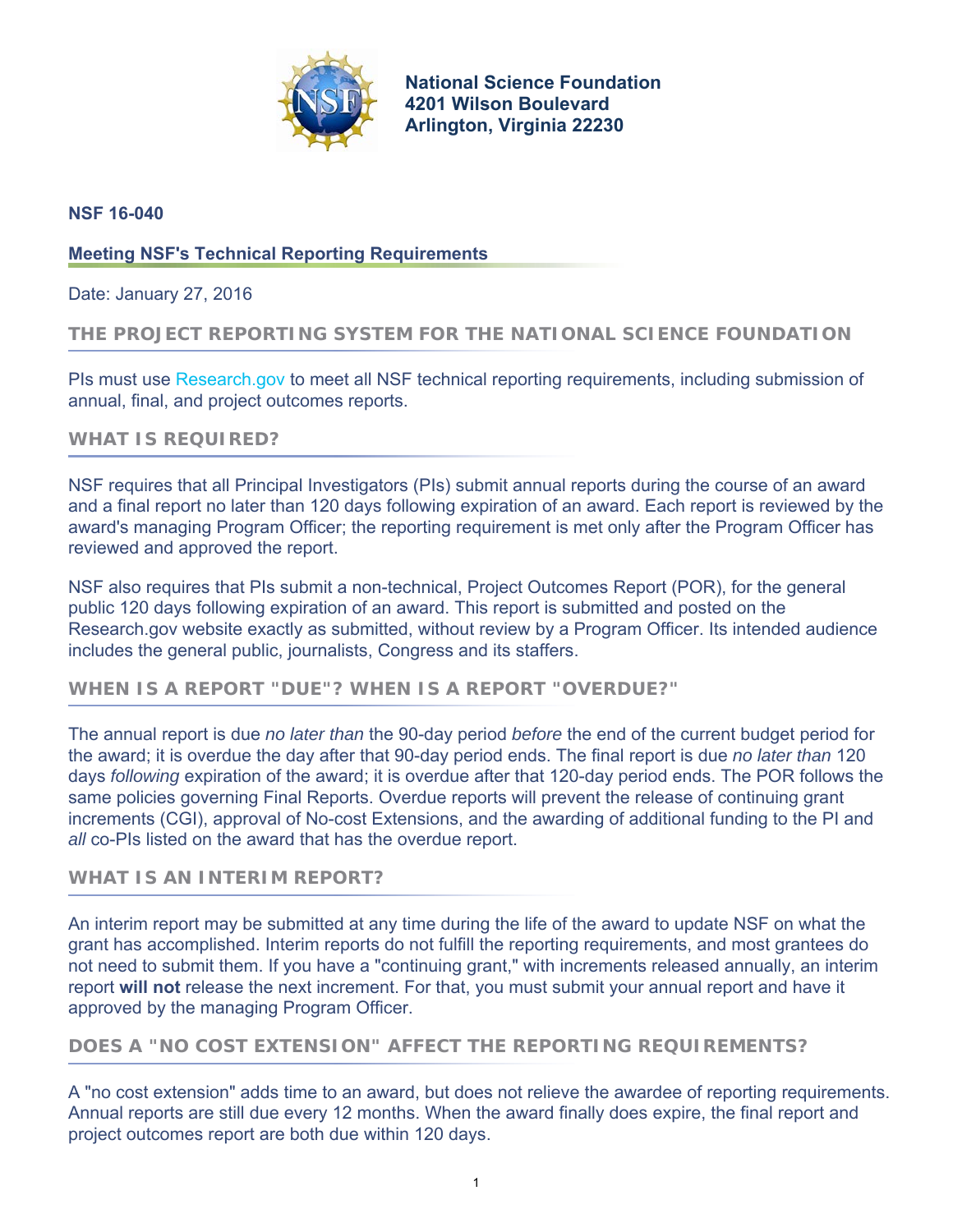# **HOW DO I KNOW WHAT TO PUT IN MY REPORT?**

The Project Reporting module in Research.gov can be accessed only by the PI and co-PIs of an award. The module is organized with tabs for each of the components of your report: Accomplishments, Products, Participants, Impact, Changes/Problems, and Special Requirements. The template also allows you to attach PDF documents for images, charts and other supplemental materials; PDF attachments are *not permitted* for the narrative content of the report. Note that annual and final progress reports are not cumulative and should be limited to accomplishments, products, etc. from the current reporting period. A "Getting Started Guide" for creating (and editing) annual and final reports is available at: [http://www.research.gov/common/attachment/Desktop/ProjectReportGettingStartedGuide\\_general.pdf.](http://www.research.gov/common/attachment/Desktop/ProjectReportGettingStartedGuide_general.pdf) (The reporting module can also be used to submit interim reports.)

PIs should enter reporting details under each of the tabs in the Report Content section of the module. Under the Accomplishments tab you will be prompted to enter information about your project (including project goals, major activities, specific objectives, significant results, and key outcomes). For each publication that you list in the Products section, you must indicate whether you acknowledged NSF support in the product and whether it was peer reviewed. (Do not include publications that are outside the scope of NSF's support for the project.) Your report should discuss your broader impact activities such as outreach and mentoring under the Impacts tab. You should also describe actions taken during the reporting period to bring your proposal's Data Management and Postdoctoral Mentoring Plans to completion. Program Officers will also check the Changes/Problems section to see if you discussed deviations from the original research plan and how you handled any issues that arose with human subjects or vertebrate animals. Proposals submitted to solicitations may be subject to additional reporting requirements.

The Project Outcomes Report serves as a brief summary (200-800 words), prepared specifically for the public, of the nature and outcomes of the project. This report should describe the project outcomes or findings that address the intellectual merit and broader impacts of the work as defined in the NSF merit review criteria. The POR should also contain information about products that have resulted from the award such as collections, data sets, software and educational materials. However, the POR does not need to include a list of publications resulting from the award because NSF automatically imports the citations that you provided as part of your annual and final project reports into Research.gov's Research Spending and Results.

# **WHAT IF MY PROJECT WAS FUNDED AS PART OF A COLLABORATIVE?**

Some projects are funded as multi-institutional Collaborative proposals, with awards made to the separate institutions. The PI at each institution must submit independent annual and final reports. These may be coordinated and share common text where appropriate (such as in the Accomplishments section), but they also should identify participants, activities, and findings unique to each PI's part of the NSF supported research.

### **WHAT IF MY PROJECT WAS FUNDED AS A CAREER AWARD?**

The CAREER Program is committed to promoting the role of teacher-scholars. As stated in the program solicitation under Reporting Requirements, the annual and final reports must summarize progress in *both* research and education, and indicate how well these activities are being integrated and assessed. You should include this information under the Special Reporting Requirements tab.

### **WHAT IF MY AWARD WAS FOR A CONFERENCE?**

The PI is responsible for the report. The Accomplishments section should include: (1) a description of participant selection; (2) a list of persons for whom travel funds were provided (including institutional